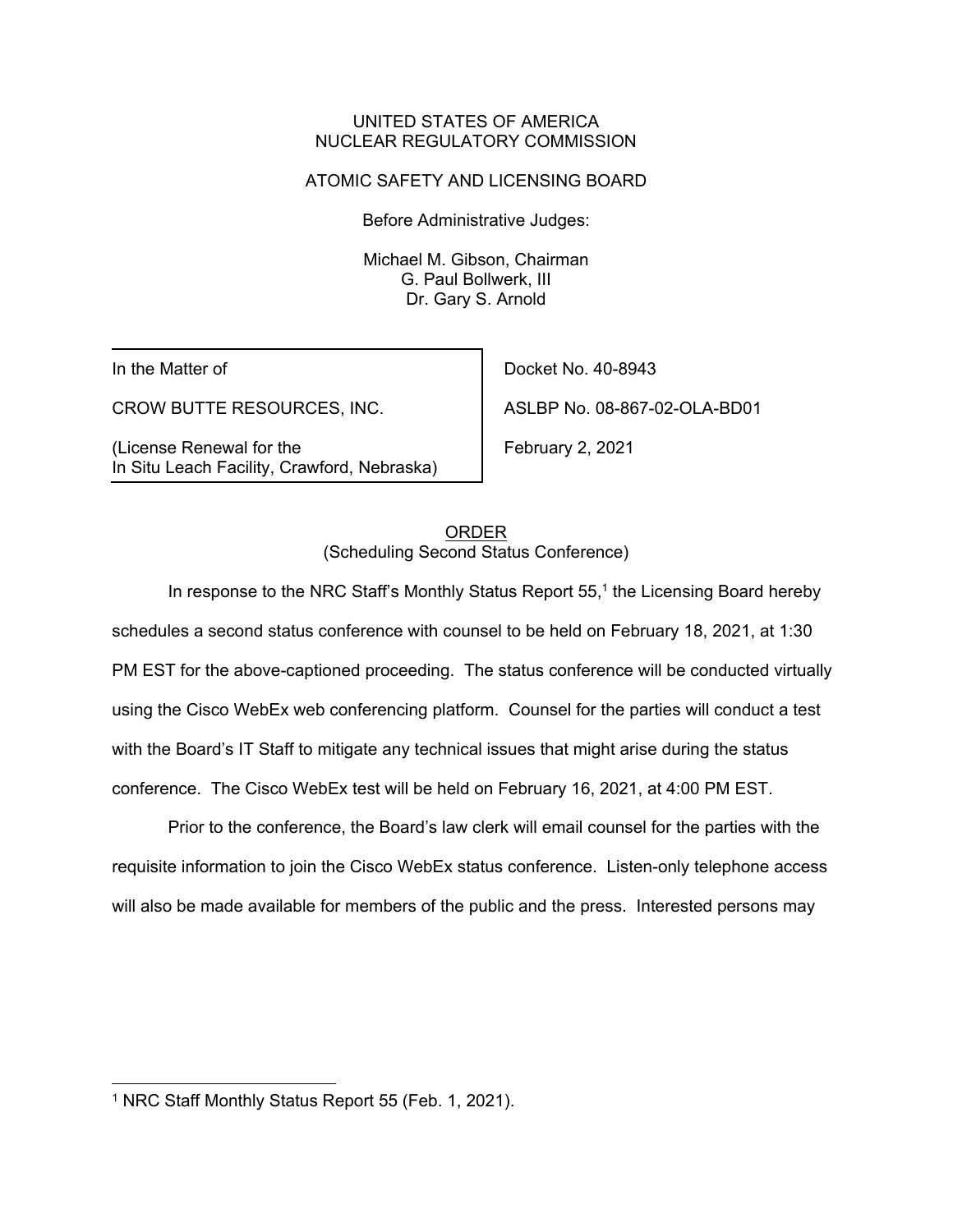contact the Board's law clerk, Ian Curry, at Ian.Curry@nrc.gov, for the necessary access information. Promptly following the status conference, a transcript will be made publicly available on ADAMS.

It is so ORDERED.

## FOR THE ATOMIC SAFETY AND LICENSING BOARD

#### $\overline{X}$ */RA/*

Michael M. Gibson, Chairman ADMINISTRATIVE JUDGE

Rockville, Maryland February 2, 2021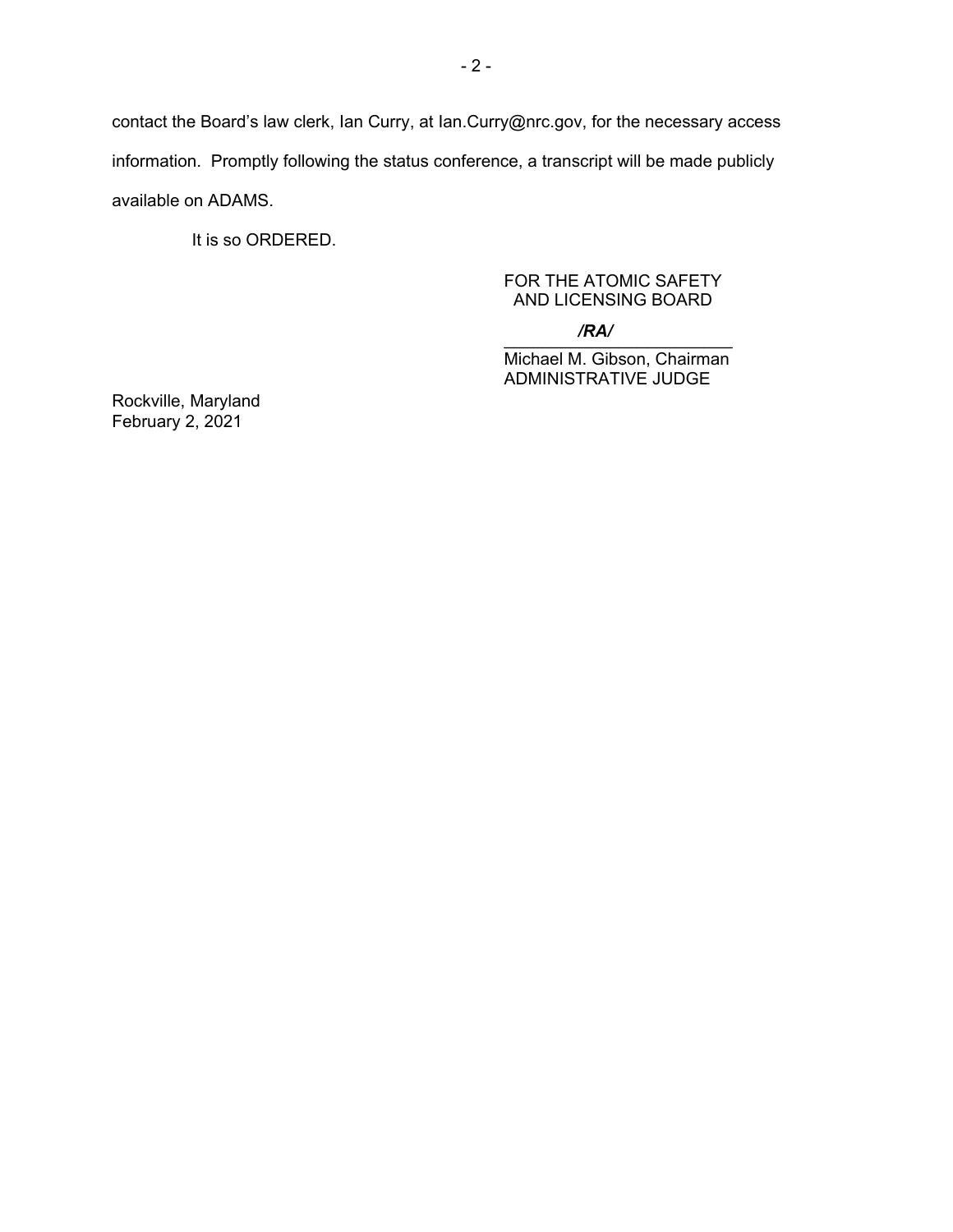### UNITED STATES OF AMERICA NUCLEAR REGULATORY COMMISSION

| In the Matter of                                               |                        |
|----------------------------------------------------------------|------------------------|
| CROW BUTTE RESOURCES, INC.                                     | Docket No. 40-8943-OLA |
| In-Situ Leach Uranium Recovery Facility,<br>Crawford, Nebraska |                        |
| (License Renewal)                                              |                        |

# CERTIFICATE OF SERVICE

I hereby certify that copies of the foregoing **ORDER (Scheduling Second Status Conference)** have been served upon the following persons by Electronic Information Exchange, and by electronic mail as indicated by an asterisk.

Office of Commission Appellate Adjudication U.S. Nuclear Regulatory Commission Mail Stop O-16B33 Washington, DC 20555-0001 E-mail: [ocaamail.resource@nrc.gov](mailto:ocaamail.resource@nrc.gov)

Atomic Safety and Licensing Board Panel U.S. Nuclear Regulatory Commission. Mail Stop T-3F23 Washington, DC 20555-0001

Michael M. Gibson, Chairman Administrative Judge E-mail: [michael.gibson@nrc.gov](mailto:michael.gibson@nrc.gov)

Gary S. Arnold Administrative Judge E-mail: [gary.arnold@nrc.gov](mailto:gary.arnold@nrc.gov)

G. Paul Bollwerk, III Administrative Judge E-mail: [Paul.Bollwerk@nrc.gov](mailto:Paul.Bollwerk@nrc.gov)

Molly Mattison, Law Clerk [Molly.Mattison@nrc.gov](mailto:Molly.Mattison@nrc.gov)

Ian R. Curry, Law Clerk [Ian.curry@nrc.gov](mailto:Ian.curry@nrc.gov)

Stephanie Fishman, Law Clerk [stephanie.fisher@nrc.gov](mailto:stephanie.fisher@nrc.gov)

U.S. Nuclear Regulatory Commission Office of the Secretary of the Commission Mail Stop O-16B33 Washington, DC 20555-0001 Hearing Docket E-mail: [hearingdocket@nrc.gov](mailto:hearingdocket@nrc.gov)

U.S. Nuclear Regulatory Commission Office of the General Counsel Mail Stop O-15D21 Washington, DC 20555-0001 Lorraine Baer, Esq. Marcia J. Simon, Esq. Susan Vrahoretis, Esq. OGC Mail Center E-mail: [Lorraine.Baer@nrc.gov](mailto:Lorraine.Baer@nrc.gov) [marcia.simon@nrc.gov](mailto:marcia.simon@nrc.gov) [Susan.Vrahoretis@nrc.gov](mailto:Susan.Vrahoretis@nrc.gov) [OGCMailCenter@nrc.gov](mailto:OGCMailCenter@nrc.go)